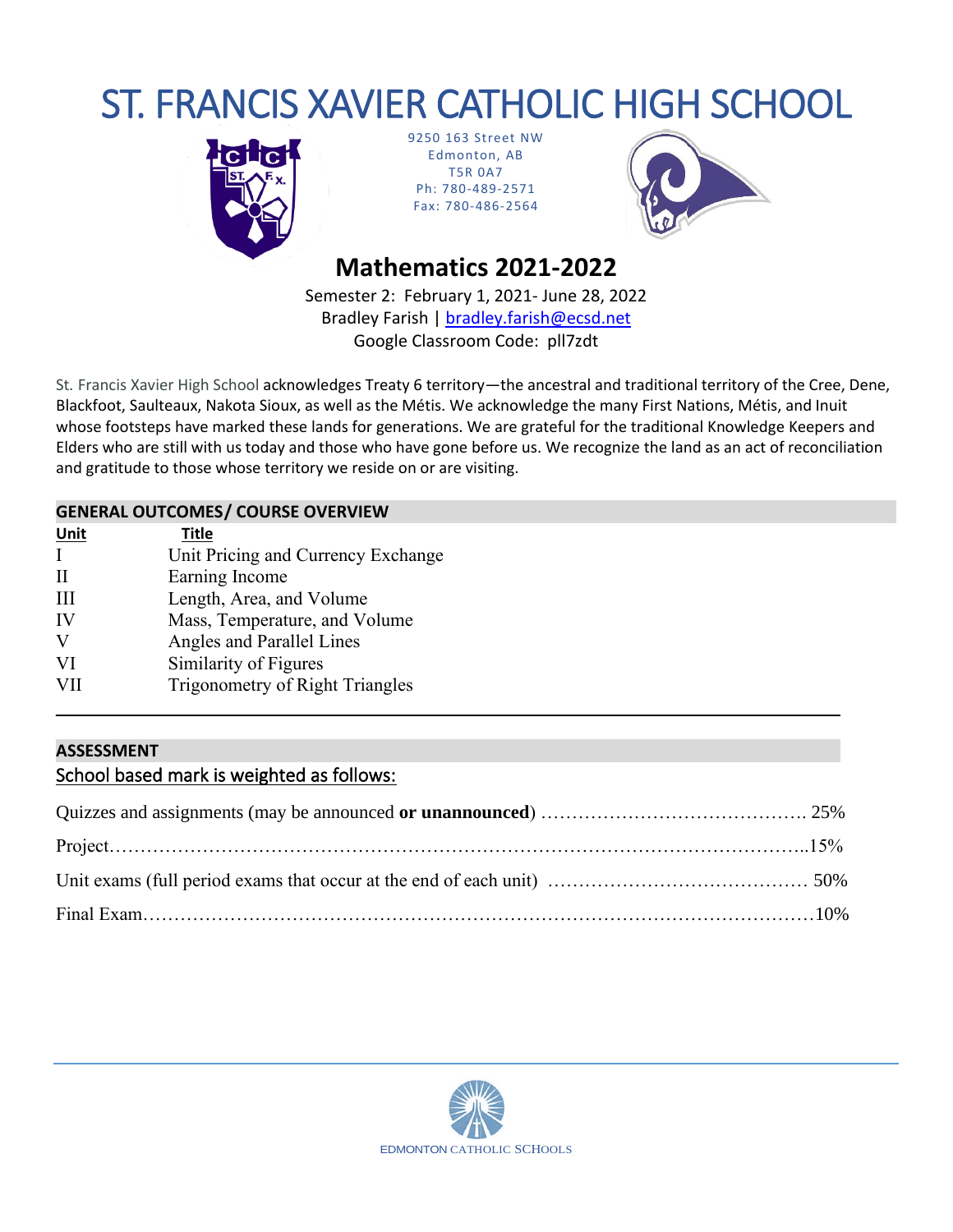#### **In-Class Unit Exam Structure: 80 minutes with optional additional 15-minutes extra time**

- 12-15 machine scored questions: Multiple choice and Numerical Response [2 marks each] ' (Approximately 65% of Exam)
- 3-4 written response (Approximately 35% of Exam)

#### **IMPORTANT:**

**A wide range of assessment information is used in the development of a student's final grade. At St. Francis Xavier High School, individualized assessments provide specific information regarding student progress and overall performance in class. Student assessment may vary from student to student to adapt for differences in student needs, learning styles, preferences, and paces. It should also be noted that not all assignments are used to determine the final grade, and that scale factors may have been used to determine the weight of individual assignments.**

#### **MISSED ASSESSMENT POLICY**

## **Missed Exam Policy:**

Missed assessments will be assigned a mark of **zero** and will be completed as soon as possible pending the student's return. Marks for the missed assessment will only be awarded when a parent/guardian/doctor supplies a note with contact information and a valid reason for the absence. (Please see student handbook for the list of valid reasons: [http://stfrancisxavier.ecsd.net/handbook.php\)](http://stfrancisxavier.ecsd.net/handbook.php). Please notify the teacher **prior** to extended absences if possible.

#### **PLAGIARISM**

We provide a Catholic education, where the Core Values of dignity, respect, fairness, personal and communal growth, loyalty, and honesty are the framework for all that we do. Within this Catholic education that St. Francis Xavier School provides, one of our main focuses is to encourage and facilitate the pursuit of knowledge and excellence in academics. To ensure that we attain this focus, all students at our school community are expected:

- 1. to meet the standards of individual integrity outlined in the policy;
- 2. to practice intellectual honesty in the process of acquiring and extending knowledge by improving their own personal academic competence, critical thinking, and self-evaluation.

Therefore, students who submit work not their own, take or copy answers from another student or source (cheating), provide answers to any assessment to another student (collusion), cheat during examinations, or use unauthorized means to obtain answers or complete work, after investigation by the teacher supervisor, are at risk of the following:

- First offense May receive a zero for the assessment and a two-day suspension.
- Second offense May receive a zero for the assessment and a three-day suspension.
- Third offense May be removed from the class, further suspensions, or possible recommendation for expulsion.

Conditions surrounding the investigation will be considered and each situation will be dealt with on an individual basis. Review of the incident will first be conducted by the teacher and will then potentially involve additional staff (department head), administration, parents and the student(s) involved.